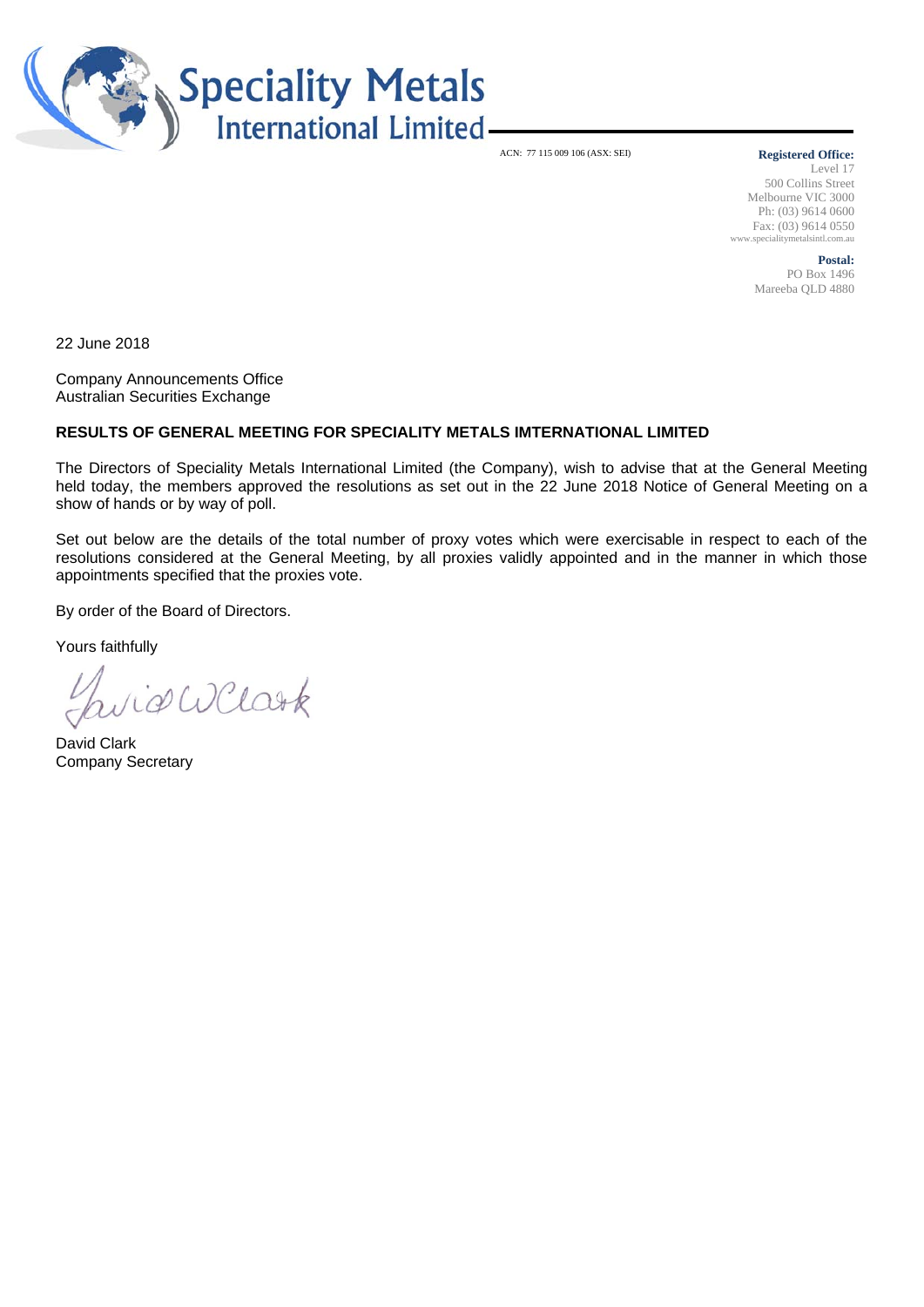# **SPECIALITY METALS IMTERNATIONAL LIMITED**

# **GENERAL MEETING OF SHAREHOLDERS - RESULTS OF MEETING**

### Friday, 22 June 2018

As required by section 251AA(2) of the Corporations Act 2001, the following statistics are provided in respect of the resolutions contained in the 22 June 2018 Notice of General Meeting

Manner in which Security holder directed the proxy to vote (at proxy close) and the number of shares attached to those proxy votes.

### **Resolution 1 - Approval of prior issue of ordinary shares - Placement**

#### **Proxy Position:**

| For        | <b>Against</b> | Open -<br>Chairman's<br><b>Discretion</b> | Open -<br><b>Other</b> | <b>Abstain</b> | <b>Excluded</b> |
|------------|----------------|-------------------------------------------|------------------------|----------------|-----------------|
| 56,093,399 | 3.517.523      | 17.670.123                                | 566,500                | 18.000         | 47.561.243      |
| 72.05%     | 4.52%          | 22.70%                                    | 0.73%                  | N/A            | N/A             |

**Result:** Carried on a show of hands.

### **Resolution 2 - Approval of Issue of Shares to Director**

#### **Proxy Position:**

| For        | <b>Against</b> | Open -<br>Chairman's<br><b>Discretion</b> | Open -<br>Other | <b>Abstain</b> | Excluded                 |
|------------|----------------|-------------------------------------------|-----------------|----------------|--------------------------|
| 64.875.668 | 4.085.254      | 30,881,366                                | 566,500         | 25.018.000     | $\overline{\phantom{a}}$ |
| 64.61%     | 4.07%          | 30.76%                                    | 0.56%           | N/A            | N/A                      |

**Result:** Carried on a show of hands.

# **Resolution 3 - Removal of Auditor**

#### **Proxy Position:**

| For        | <b>Against</b> | Open -<br>Chairman's<br><b>Discretion</b> | Open -<br><b>Other</b> | <b>Abstain</b> | <b>Excluded</b>          |
|------------|----------------|-------------------------------------------|------------------------|----------------|--------------------------|
| 90.647.447 | 3.127.474      | 30,881,366                                | 566,500                | 204.001        | $\overline{\phantom{a}}$ |
| 72.39%     | 2.50%          | 24.66%                                    | 0.45%                  | N/A            | N/A                      |

**Result:** Carried on a show of hands.

# **Resolution 4 - Appointment of Auditor**

### **Proxy Position:**

| For        | <b>Against</b> | Open -<br>Chairman's<br><b>Discretion</b> | Open -<br>Other | <b>Abstain</b> | <b>Excluded</b> |
|------------|----------------|-------------------------------------------|-----------------|----------------|-----------------|
| 90,552,902 | 3.222.019      | 30,881,366                                | 566,500         | 204.001        | ۰               |
| 72.32%     | 2.57%          | 24.66%                                    | 0.45%           | N/A            | N/A             |

**Result:** Carried on a show of hands.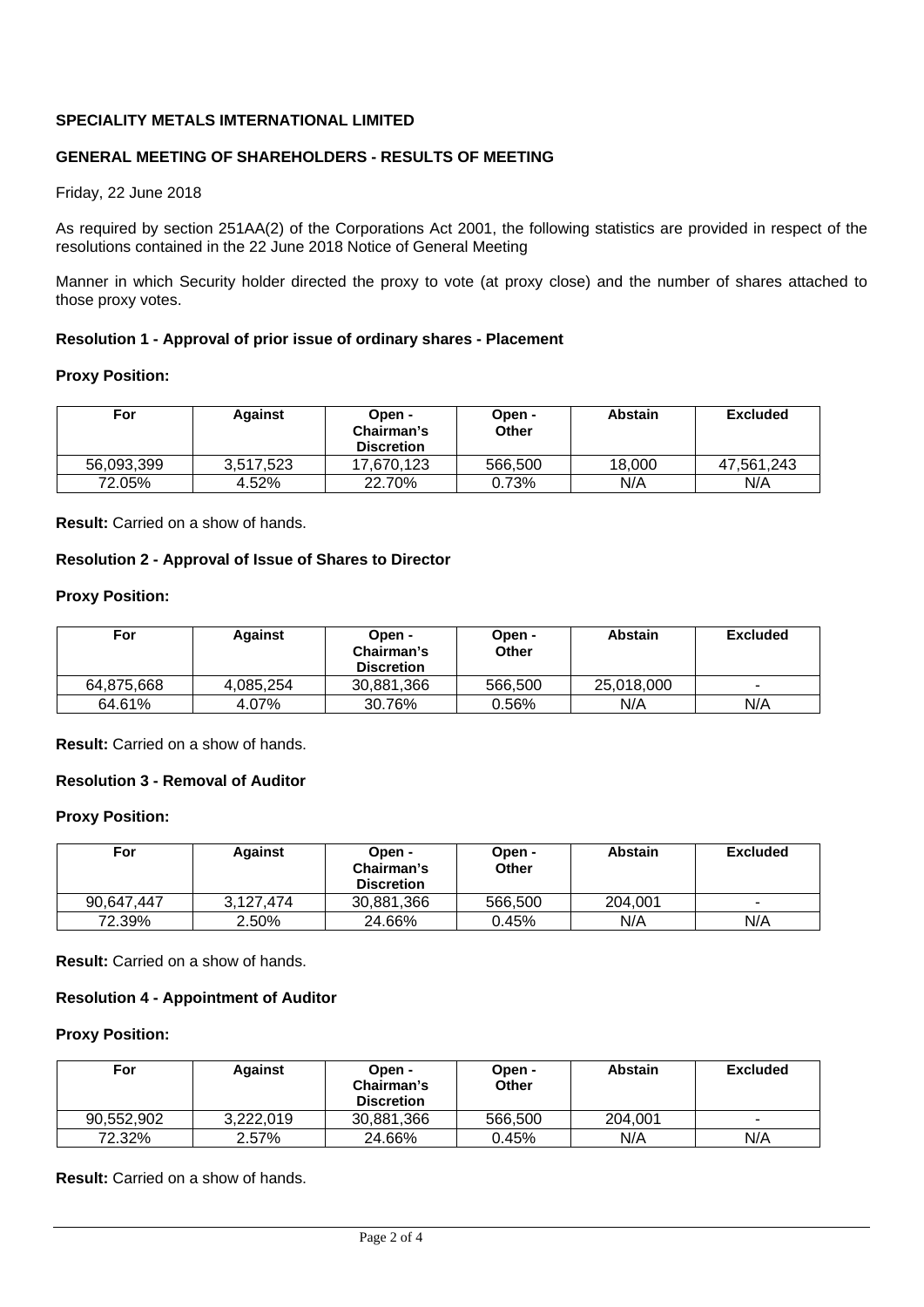# **Resolution 5 - Adoption of New Equity Incentive Plan**

# **Proxy Position:**

| For        | <b>Against</b> | Open -<br>Chairman's<br><b>Discretion</b> | Open -<br>Other | <b>Abstain</b> | <b>Excluded</b> |
|------------|----------------|-------------------------------------------|-----------------|----------------|-----------------|
| 59.231.211 | 5.725.773      | 30,881,366                                | 566,500         | 24,000         | 28,997,938      |
| 61.44%     | 5.94%          | 32.03%                                    | 0.59%           | N/A            | N/A             |

# **Poll Position:**

| For        | <b>Against</b> | <b>Abstain</b> | <b>Excluded</b> |
|------------|----------------|----------------|-----------------|
| 90.679.077 | 8.525.773      | .704.000       | 28.997.938      |
| $91.41\%$  | 8.59%          | N/A            | N/A             |

**Result:** Carried by way of poll.

### **Resolution 6 - Approval of Proposed Issue of Performance Rights to Director - Mr Russell Henry Krause**

# **Proxy Position:**

| For        | Against   | Open -<br>Chairman's<br><b>Discretion</b> | Open -<br>Other | <b>Abstain</b>           | <b>Excluded</b> |
|------------|-----------|-------------------------------------------|-----------------|--------------------------|-----------------|
| 87.317.418 | 5.661.504 | 30,881,366                                | 566,500         | $\overline{\phantom{a}}$ | 1,000,000       |
| 70.17%     | 4.55%     | 24.82%                                    | 0.46%           | N/A                      | N/A             |

# **Poll Position:**

| For         | <b>Against</b> | <b>Abstain</b> | <b>Excluded</b> |
|-------------|----------------|----------------|-----------------|
| 118.765.284 | 8.461.504      | .680.000       | .000.000        |
| 93.35%      | <b>6.65%</b>   | N/A            | N/A             |

**Result:** Carried by way of poll.

### **Resolution 7 - Approval of Proposed Issue of Performance Rights to Director - Mr Stephen Layton**

### **Proxy Position:**

| For        | <b>Against</b> | Open -<br>Chairman's<br><b>Discretion</b> | Open -<br>Other | <b>Abstain</b> | <b>Excluded</b>          |
|------------|----------------|-------------------------------------------|-----------------|----------------|--------------------------|
| 63.117.418 | 5.861.504      | 30.881.366                                | 566,500         | 25,000,000     | $\overline{\phantom{a}}$ |
| 62.85%     | 5.84%          | 30.75%                                    | 0.56%           | N/A            | N/A                      |

# **Poll Position:**

| For        | <b>Against</b> | <b>Abstain</b> | <b>Excluded</b> |
|------------|----------------|----------------|-----------------|
| 94.565.284 | 8.661.504      | 26.680.000     |                 |
| 91.61%     | 8.39%          | N/A            | N/A             |

**Result:** Carried by way of poll.